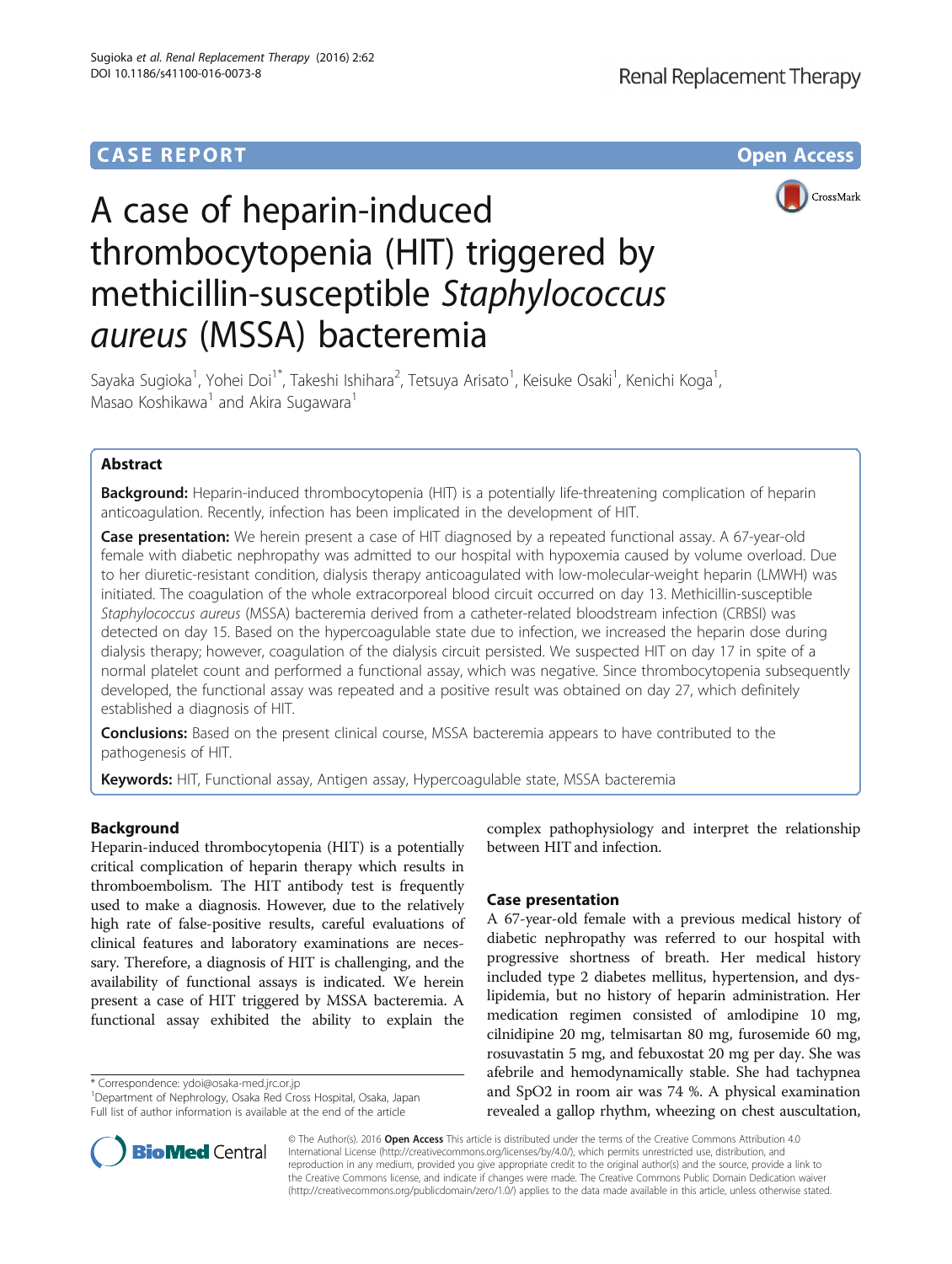and prominent pitting edema on the legs. Chest X-ray showed the marked enlargement of a cardiac shadow and bilateral pleural effusion. Laboratory tests revealed severe renal impairment, and her platelet count (Plt) was normal at 232,000/μl (Table 1). We diagnosed the patient as having respiratory failure due to volume overload, and an intravenous bolus injection of furosemide 100 mg was administered with no effect. A drip infusion of carperitide and oral tolvaptan at 15 mg/day were added. However, since her condition did not improve, hemodialysis (HD) therapy anticoagulated with LMWH was initiated on day 3 (Plt 220,000/μl, the first day of heparin exposure) through the dialysis catheter in the right internal jugular vein. During non-dialysis periods, the catheter cavity was locked with unfractionated heparin (UFH). After the initiation of HD, dyspnea gradually resolved, whereas renal dysfunction worsened. On day 13, the blood circuit of HD was completely coagulated within 1 h (Plt 310,000/μl, the 11th day of heparin exposure). Since she became febrile on day 15, empirical intravenous vancomycin for catheterrelated bloodstream infection (CRBSI) was started. CRBSI was established based on the positive results of a blood culture for MSSA. On day 16, she developed back pain. Lumbar MRI revealed pyogenic spondylitis due to CRBSI. On day 16, the dialysis circuit was completely coagulated just after the initiation of HD. On the same day, the dialysis catheter in the right jugular vein was removed for

Table 1 Laboratory data

| CBC        |                          |
|------------|--------------------------|
| <b>WBC</b> | 5930/µl                  |
| <b>RBC</b> | $320 \times 10^4/\mu$    |
| Hb         | 9.1 g/dl                 |
| Hct        | 29.0%                    |
| Plt        | $23.2 \times 10^4 / \mu$ |
| Chemistry  |                          |
| CRP        | 0.2 mg/dl                |
| TP         | 6.7 g/dl                 |
| ALB        | 3.9 g/dl                 |
| GOT        | 13 IU/I                  |
| GPT        | 11 IU/I                  |
| Glu        | 134 mg/dl                |
| Na         | 142 mEq/l                |
| Κ          | 4.3 mEq/l                |
| $\subset$  | 108 mEq/l                |
| Ca         | 8.2 mg/dl                |
| P          | 5.4 mg/dl                |
| <b>BUN</b> | 55.9 mg/dl               |
| Cre        | 4.16 mg/dl               |
| UA         | 7.4 mg/dl                |

CRBSI. The complete coagulation of the dialysis circuit on days 13 and 16 was attributed to the hypercoagulable state derived from infection and not by HIT due to the normal platelet count. A new dialysis catheter was placed in the left internal jugular vein because right internal jugular vein thrombosis was detected. A UFH of 10,000 U/24 h was administrated systemically against right internal jugular vein thrombosis. On day 17, the complete coagulation of the dialysis circuit was detected though the systemic administration of UFH and an intravenous bolus (750 U) of continuous LMWH (450 U/h) for HD. Because the case in which manifestation of HIT-related thrombosis prior to a decrease in the platelet count is reported, all forms of heparin including the locking of the dialysis catheter lumen were stopped on day 20. On day 21, HD was accomplished through anticoagulation with nafamostat mesilate. HIT was strongly suspected, and the systemic administration of adjusted argatroban was initiated. On day 23, a positive result for the HIT antigen assay (latex agglutination assay) was obtained for a blood specimen collected on day 17 (optical density 2.0 U/ml, normal <1 U/ml). In order to make a definite diagnosis, blood specimens on day 17 (15th day after exposure to heparin) and day 27 (25th day after exposure to heparin) were examined by a functional assay (washed platelet activation assay) [[1\]](#page-3-0), and a negative result was obtained for the specimen collected on day 17, whereas the result was positive for that on day 27. The platelet count normalized to 170,000/μl, and warfarin was added to argatroban on day 28. There was no sign of thrombosis, except for thrombus in the right internal jugular vein. Renal dysfunction improved slowly following the withdrawal of HD therapy. Regarding pyogenic spondylitis, cefazolin and minomycin were administered 8 weeks after the confirmation of a negative blood culture result.

## Discussion

HIT is a thrombotic immune-mediated response to UFH, LMWH, and other polyanions [[2\]](#page-3-0). Regarding the mechanisms underlying the development of HIT, platelet factor 4 (PF4) is released on the platelet membrane and into the bloodstream from the alpha granules of platelets. PF4 is positively charged and may combine with administered heparin to form a PF4/heparin complex. This complex was previously reported to be formed in vitro at molar ratios of heparin to PF4 of 1:1 to 1:4 [[3, 4\]](#page-3-0).

The PF4/heparin complex is recognized as an antigen, and a PF4/heparin complex antibody (HIT antibody) is produced, which forms an immune complex with the PF4 haparin complex; the Fc region of the HIT antibody combines with the FcγIIa receptor on the platelet membrane, which activates platelets and induces thrombocytopenia [[5](#page-3-0)]. A previous study reported that IgM, IgA, and IgG were almost simultaneously elevated around the fifth day after the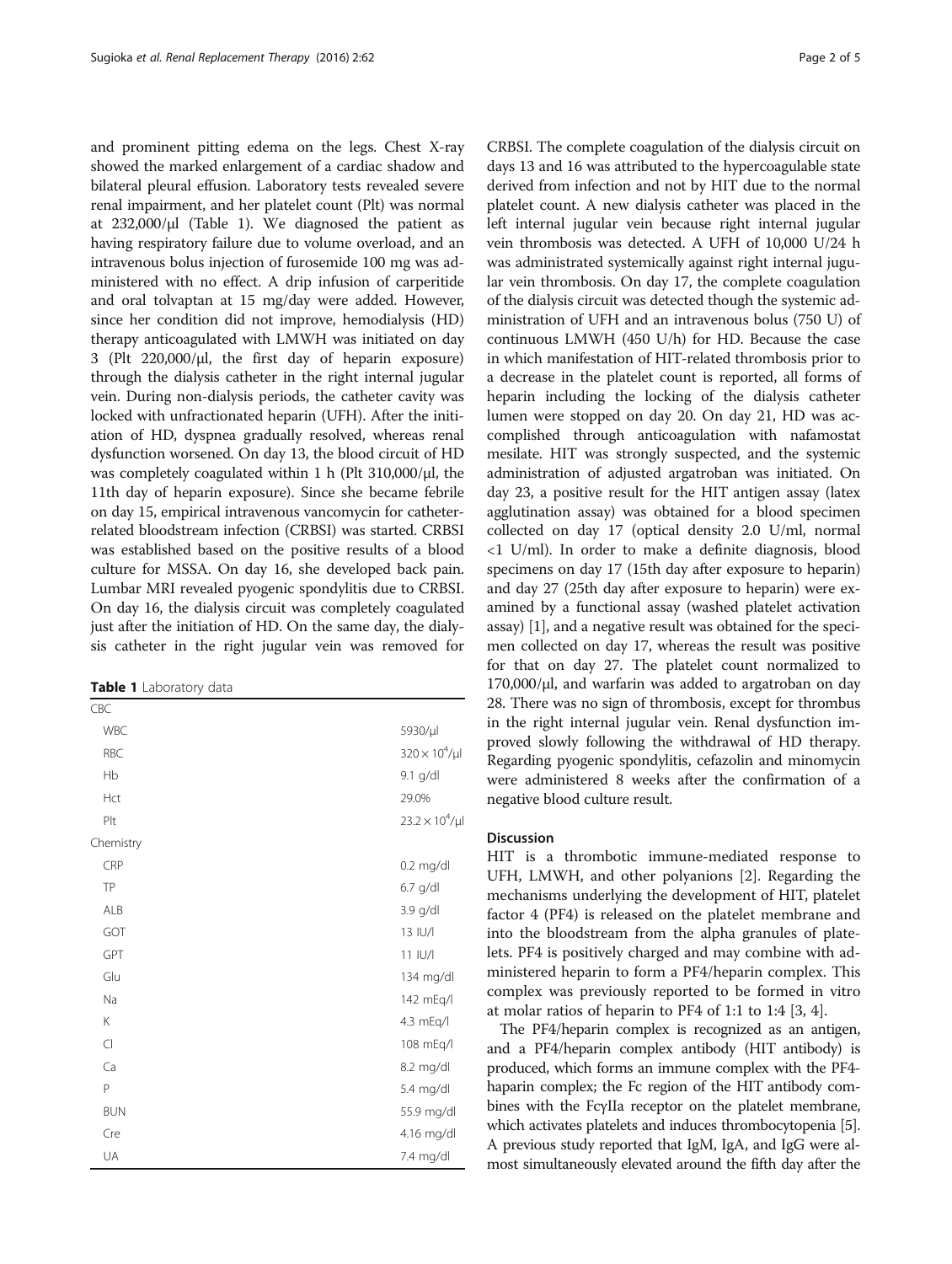exposure of HIT patients to heparin; however, only IgG exhibited an activation capacity for platelets, monocytes, and vascular endothelial cells and may be involved in the pathogenesis of HIT [\[6](#page-4-0)]. In the case of intrinsic immune responses, IgM is produced, a class switch is then stimulated, and IgG increases 2 weeks later; therefore, the HIT IgG response is considered to be atypical [\[7\]](#page-4-0). The production of pathogenic HIT IgG has been proposed as a misdirection of the immune defense system against negatively charged microorganisms. When bacterial infection occurs in the human body, platelets are activated and release positively charged PF4. PF4 binds charge dependently to various bacteria including Staphylococcus aureus [[8](#page-4-0)]. Especially in gram-negative bacteria, PF4 combines with lipid A and forms a PF4/bacteria complex [\[9\]](#page-4-0). Also PF4 binds to nucleic acids generated from breakdown of bacteria and viruses, tissue damage, cell apoptosis, and the release from blood cells such as the formation of neutrophil extracellular traps [\[10\]](#page-4-0). IgG against the PF4/bacteria complex has a defensive function such as the promotion of opsonization against bacteria and also combines with the PF4/heparin complex. In other words, when bacterial infection occurs, a PF4/bacteria complex similar to the PF4/heparin complex is formed, thereby exposing the PF4/heparin-like epitope recognized by antibodies which is induced in patients during heparin treatments. This theory may explain the formation of HIT IgG after approximately 5 days in the early period. In rare cases, HIT was recently shown to develop incidentally among patients with no history of heparin administration [[8\]](#page-4-0). These patients had auto-immune diseases such as SLE and/or recent microbial infection.

HIT is diagnosed by integrating clinical features and the results of laboratory examinations. The 4Ts score is typically utilized in a clinical diagnosis (Table 2) [[11](#page-4-0)]. The 4Ts score has a prior requirement of thrombocytopenia; however, a previous study reported that 25% of HIT patients developed thrombosis 1 to 2 days earlier than thrombocytopenia [\[12\]](#page-4-0), and its positive predictive value was relatively low [\[13](#page-4-0)]. Antigen and functional assays are used to make the serological

| Page 3 of 5 |  |  |
|-------------|--|--|
|             |  |  |

diagnosis of HIT. The antigen assay measures an antigen of the PF4/heparin complex and PF4/heparin antibody levels. Although antigen assay is highly sensitive, its specificity is limited by the detection of HIT IgG in patients who do not have HIT or non-pathogenic IgM or IgA [\[14](#page-4-0)]. The optimal density (OD) values of enzyme immunoassays may be used to increase specificity; when the OD value is markedly higher than the cut-off value, the possibility of HIT is high [[15\]](#page-4-0). A functional assay is more specific than an enzyme immunoassay for clinically relevant antibodies (capability of activating platelets), but is not widely available. Functional assays exhibit excellent sensitivity and specificity [\[16](#page-4-0), [17](#page-4-0)].

In the present case, when the hypercoagulable state was observed, a negative functional assay result, slightly positive OD value, and the absence of accompanying thrombocytopenia essentially ruled out HIT on day 17 (15 days after exposure to heparin). The cause of the hypercoagulable state may have been CRBSI by MSSA. A HIT functional assay conducted on day 27 (25 days after exposure to heparin) was positive, resulting in a definite diagnosis of HIT. We consider HIT to have developed around day 21 (19th day of exposure to heparin) because thrombocytopenia was retrospectively observed in that period (Fig. [1\)](#page-3-0). Since HIT typically develops 5 to 14 days after the administration of heparin, its onset was slightly later in the present case. MSSA bacteremia may have played a role in this discrepancy in latency. In spite of the administration of heparin, the pathogenic antigen of the PF4/heparin complex was not present; MSSA bacteremia triggered exposure of the pathogenic antigen through mechanisms such as the activation of platelets, a change in the PF4/heparin ratio, and the formation of the MSSA/PF4 complex. This hypothesis may explain why a diagnosis of HIT was established approximately 1 week after MSSA bacteremia. And this hypothesis is similar to the mechanism of "resetting the clock", in which HIT may develop independently of the typical time frame following recent catheter or surgical interventions [\[18](#page-4-0)]. For example, a previous study reported

|  | <b>Table 2 HIT 4Ts score</b> |  |  |
|--|------------------------------|--|--|
|--|------------------------------|--|--|

| 4Ts category                             | 2 points                                                                                                                         | 1 points                                                                                                                                       | 0 points                                                                              |
|------------------------------------------|----------------------------------------------------------------------------------------------------------------------------------|------------------------------------------------------------------------------------------------------------------------------------------------|---------------------------------------------------------------------------------------|
| Thrombocytopenia                         | Platelet count decrease >50 %<br>and platelet nadir $>20 \times 10^9$ L <sup>-1</sup>                                            | Platelet count decrease 30-50 %<br>or platelet nadir $10-19 \times 10^9$ L <sup>-1</sup>                                                       | Platelet count decrease <30 %<br>or platelet nadir < $10 \times 10^9$ L <sup>-1</sup> |
| Timing of the platelet<br>count decrease | Clear onset days 5-10 or platelet<br>decrease <1 day (prior heparin<br>exposure within 30 days)                                  | Consistent with the day 5-10 decrease,<br>but not clear; onset after day 10,<br>or decrease <1 day (prior heparin<br>exposure 30-100 days ago) | Platelet count decrease <4 days<br>without recent heparin exposure                    |
| Thrombosis or other<br>sequelae          | New thrombosis (confirmed);<br>skin necrosis; acute systemic<br>reaction to the post-intravenous<br>unfractionated heparin bolus | Progressive or recurrent thrombosis;<br>non-necrotizing (erythematous)<br>skin lesions; suspected thrombosis<br>(not proven)                   | None                                                                                  |
| Other causes of<br>thrombocytopenia      | None apparent                                                                                                                    | Possible                                                                                                                                       | Definite                                                                              |

Total score ≤3 low probability of HIT, 4–5 intermediate probability of HIT, ≥6 high probability of HIT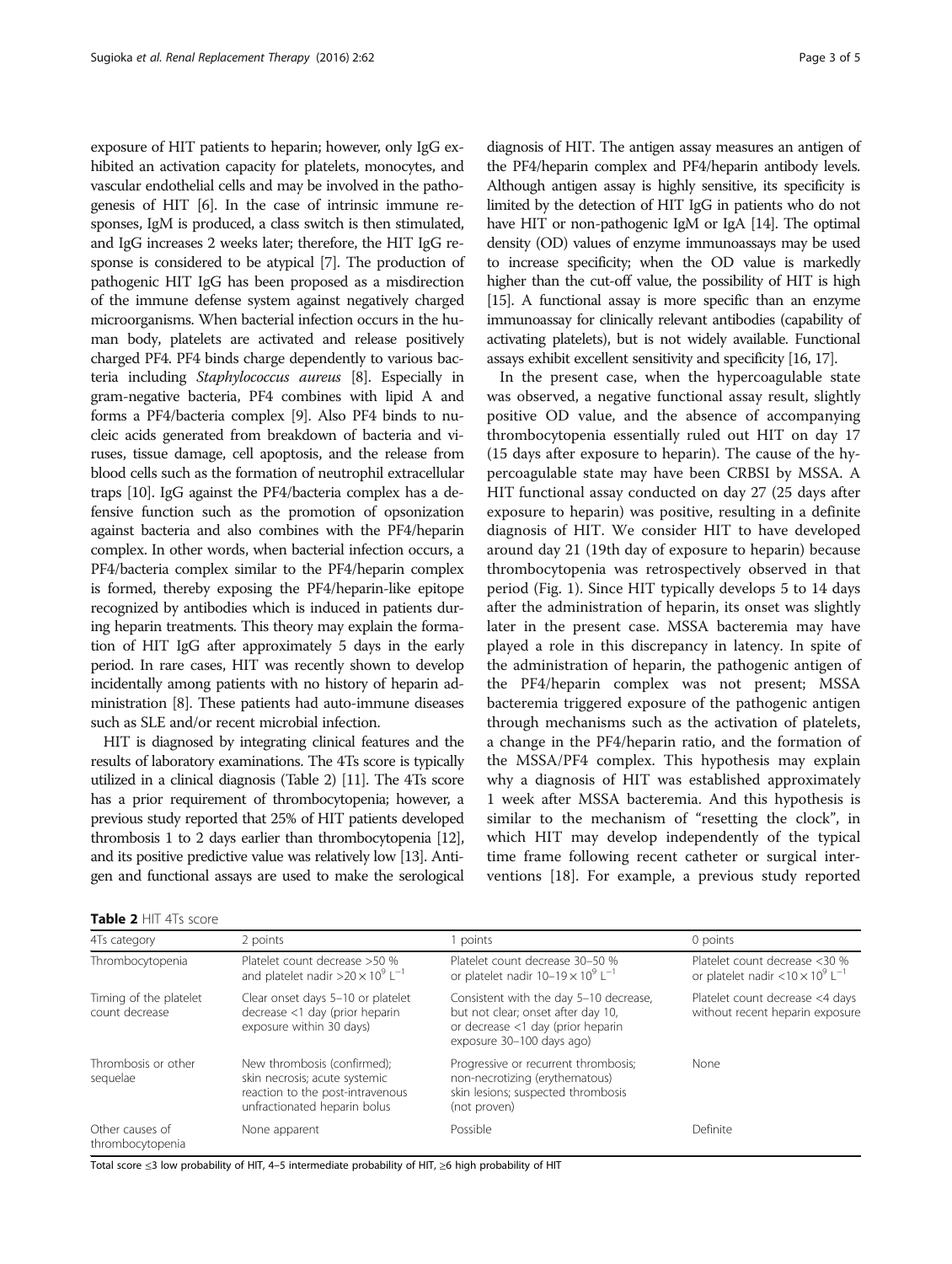<span id="page-3-0"></span>

that a patient receiving dialysis therapy for 9 years developed HIT for the first time 5~14 days after surgery [\[19](#page-4-0)]. Therefore, more PF4 and nucleic acid may be released from platelets and damaged tissues due to catheter or surgical interventions, resulting in changes in the PF4/ heparin ratio and/or form PF4/nucleic acid complexes, which predisposes a patient to HIT.

# Conclusions

We encountered a case of HIT diagnosed by a repeated functional assay. Recent advances have been achieved in understanding the pathophysiology of HIT, particularly in the relationship between HIT and infection. To the best of our knowledge, this is the first case report to focus on the relationship between infection and the development of HIT, as proven using a repeated functional assay.

## Abbreviations

CRBSI: Catheter-related bloodstream infection; HD: Hemodialysis; HIT: Heparin-induced thrombocytopenia; LMWH: Low-molecular-weight heparin; MSSA: Methicillin-susceptible Staphylococcus aureus; OD: Optimal density; PF4: Platelet factor 4; Plt: Platelet count; UFH: Unfractionated heparin

#### Acknowledgements

We are grateful to Dr. Takuma Maeda and Dr. Shigeki Miyata (National Cerebral and Cardiovascular Center, Japan) for performing the functional assay to diagnose HIT.

#### Funding

The authors declare that they did not receive any funding.

#### Availability of data and materials

The data sets supporting the conclusions of this report are included within the article.

## Authors' contributions

SS wrote the initial draft. YD and AS contributed to the critical revision. SS, YD, TI, TA, KO, MK, and AS contributed to the interpretation of the pathological condition. All authors read and approved the final version of the manuscript.

### Authors' information

Sayaka Sugioka: Clinical Fellow of the Department of Nephrology Yohei Doi: Clinical Fellow of the Department of Nephrology Takeshi Ishihara: Chief of the Department of Clinical Engineering Tetsuya Arisato: Resident of the Department of Nephrology Keisuke Osaki: Clinical Fellow of the Department of Nephrology Masao Koshikawa: Assistant director of the Department of Nephrology Akira Sugawara: Director of the Department of Nephrology.

#### Competing interests

The authors declare that they have no competing interests.

#### Consent for publication

Written informed consent was obtained from the patient for the publication of this case report and any accompanying images.

#### Ethics approval and consent to participate

Based on the Ethical Guidelines for Medical and Health Research Involving Human Subjects in Japan, Ethics approval is not necessary when submitting case reports.

#### Author details

<sup>1</sup> Department of Nephrology, Osaka Red Cross Hospital, Osaka, Japan. 2 Department of Clinical Engineering, Osaka Red Cross Hospital, Osaka, Japan.

## Received: 9 May 2016 Accepted: 21 October 2016 Published online: 08 December 2016

#### References

- 1. Maeda T, Noguchi T, Saito S, Yoshioka R, Horibe E, Miyanaga S, et al. Impact of heparin-induced thrombocytopenia on acute coronary artery thrombosis in patients undergoing PCI. Thromb Haemost. 2014;112:624–6.
- 2. Warkentin TE, Greinacher A, Koster A, Lincoff AM. Treatment and prevention of heparin-induced thrombocytopenia. American College of Chest Physicians Evidence-Based Clinical Practice Guidelines (8th Edition). Chest. 2008;133(6 Suppl):340S–80.
- 3. Greinacher A, Gopinadhan M, Gunther JU, Omer-Adam MA, Strobel U, Warkentin TE, et al. Close approximation of two platelet factor 4 tetramers by charge neutralization forms the antigens recognized by HIT antibodies. Arterioscler Thromb Vasc Biol. 2006;26:2386–93.
- 4. Rauova L, Poncz M, McKenzie SE, Reilly MP, Arepally G, Weisel JW, et al. Ultralarge complexes of PF4 and heparin are central to the pathogenesis of heparin-induced thrombocytopenia. Blood. 2005;105:131–8.
- 5. Reilly MP, Taylor SM, Hartman NK, Arepally GM, Sachais BS, Cines DB, et al. Heparin-induced thrombocytopenia/thrombosis in a transgenic mouse